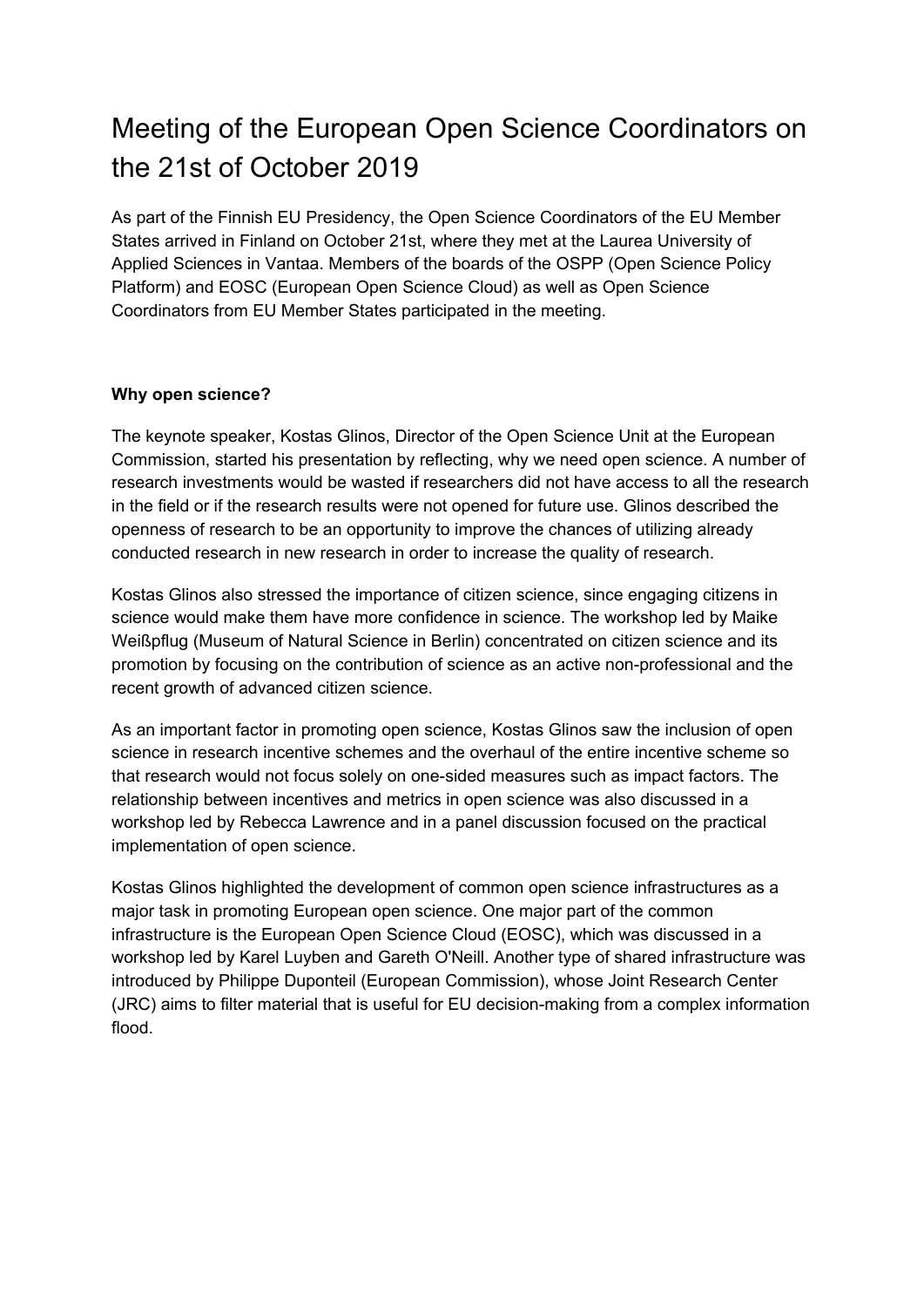

The keynote speaker, Kostas Glinos, Director of the Open Science Unit at the European Commission started his interesting presentation by reflecting, why we need open science.

## **European coordination of open science**

In addition to the common infrastructure, Kostas Glinos also stressed the importance of national open science coordination in the Member States, as national coordination facilitates the adoption of open science in a consistent manner and helps to share good practice. Various ways of national coordination were presented by Karel Luyben from the Netherlands, Patricia Clarke from Ireland, Henriikka Mustajoki from Finland and Marin Dacos from France.

Proposals of the coordinators showed how similar issues are resolved by coordination among different countries. When Patricia Clarke spoke about the challenges of engaging all open science actors in Ireland, other coordinators could see similar challenges in their countries.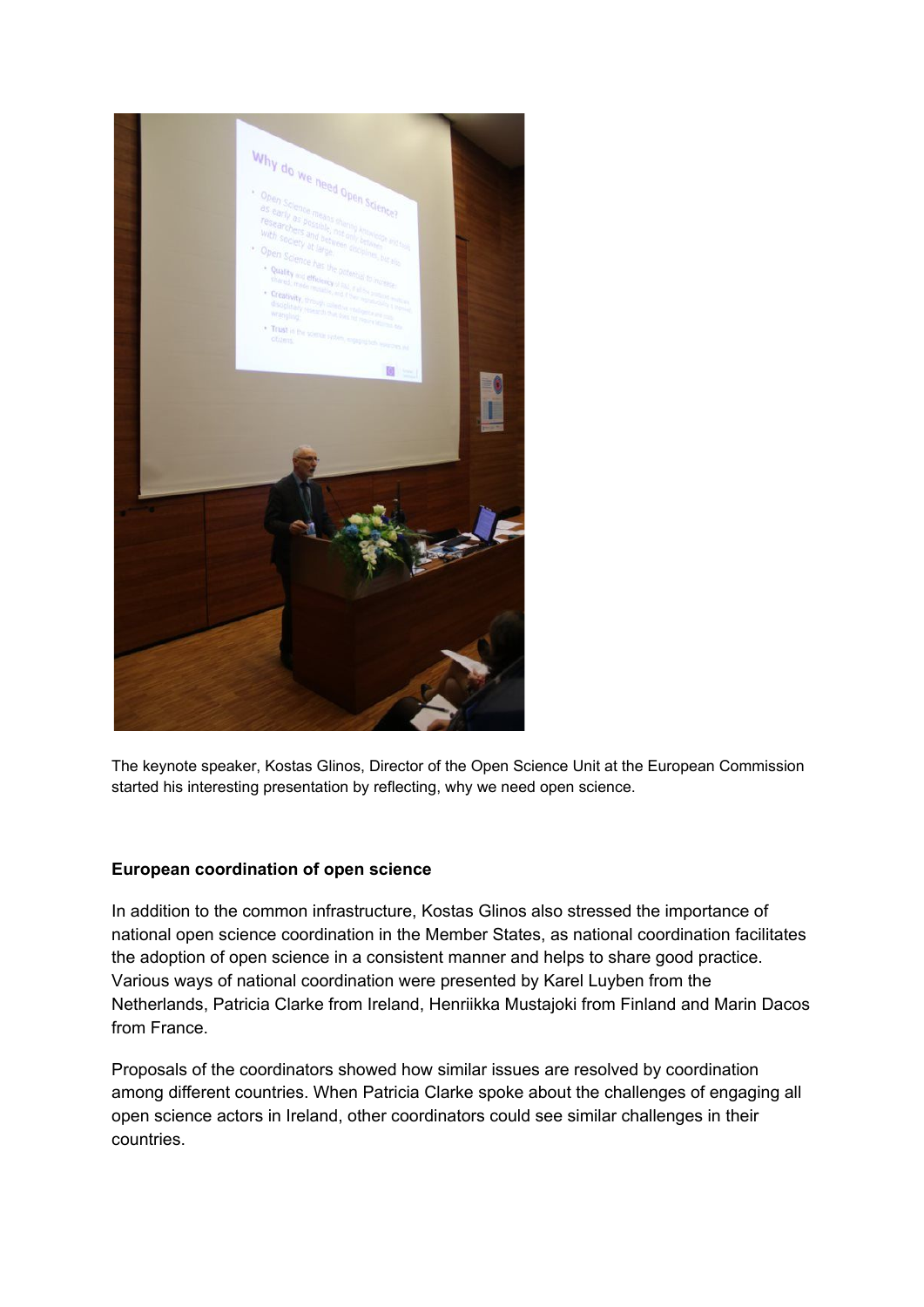The coordinators also shared views of Karel Luyben on open publication, FAIR data and citizen science as important elements of open science. The presentation of Henriikka Mustajoki regarding open education as a feature of Finnish coordination, was widely recognized as a topic that must be addressed in coordination of other countries in the future.

Marin Dacos from France suggested that national coordinators from different countries could unite their resources and share their good practices. Unified network for open science coordinators would be a way to support it, for example, in developing and harmonizing open science policies of different countries. Open science coordinators could create joint statements to influence the views of wider international networks of open science.

The meeting was attended by a delegation from the Federation of Finnish Learned Societies, the National Library, Laurea University of Applied Sciences, LIBER, OSPP, and the Dutch and French Open Science Coordination.



The event brought together open science coordinators from various countries.

## Presentation slides of the speakers at the event:

- **Riitta Maijala [\(Academy](https://avointiede.fi/sites/avointiede.fi/files/2-RiittaMaijala%20EU%20Open%20science%20coordinators%20%20Final.pdf) of Finland)**
- **Kostas Glinos (European [Commission\)](https://avointiede.fi/sites/avointiede.fi/files/3-2019_10_21_OSCoordination_Keynote_Slides_Final.pdf)**
- Marin Dacos (Open Science [Coordination](https://avointiede.fi/sites/avointiede.fi/files/4-Marin%20Dacos%20-%20Coordinate%20the%20coordinators.pdf) of France)
- **Patricia Clarke (Open Science [Coordination](https://avointiede.fi/sites/avointiede.fi/files/5-Clarke_Ireland_National%20Open%20Science%20Coordination%20Finland%2021Oct2019.pdf) of Ireland)**
- **Karel Luyben (Open Science Coordination of the [Netherlands\)](https://avointiede.fi/sites/avointiede.fi/files/6a-Coordination%20of%20Open%20Science%20in%20the%20Natherlands.pdf)**